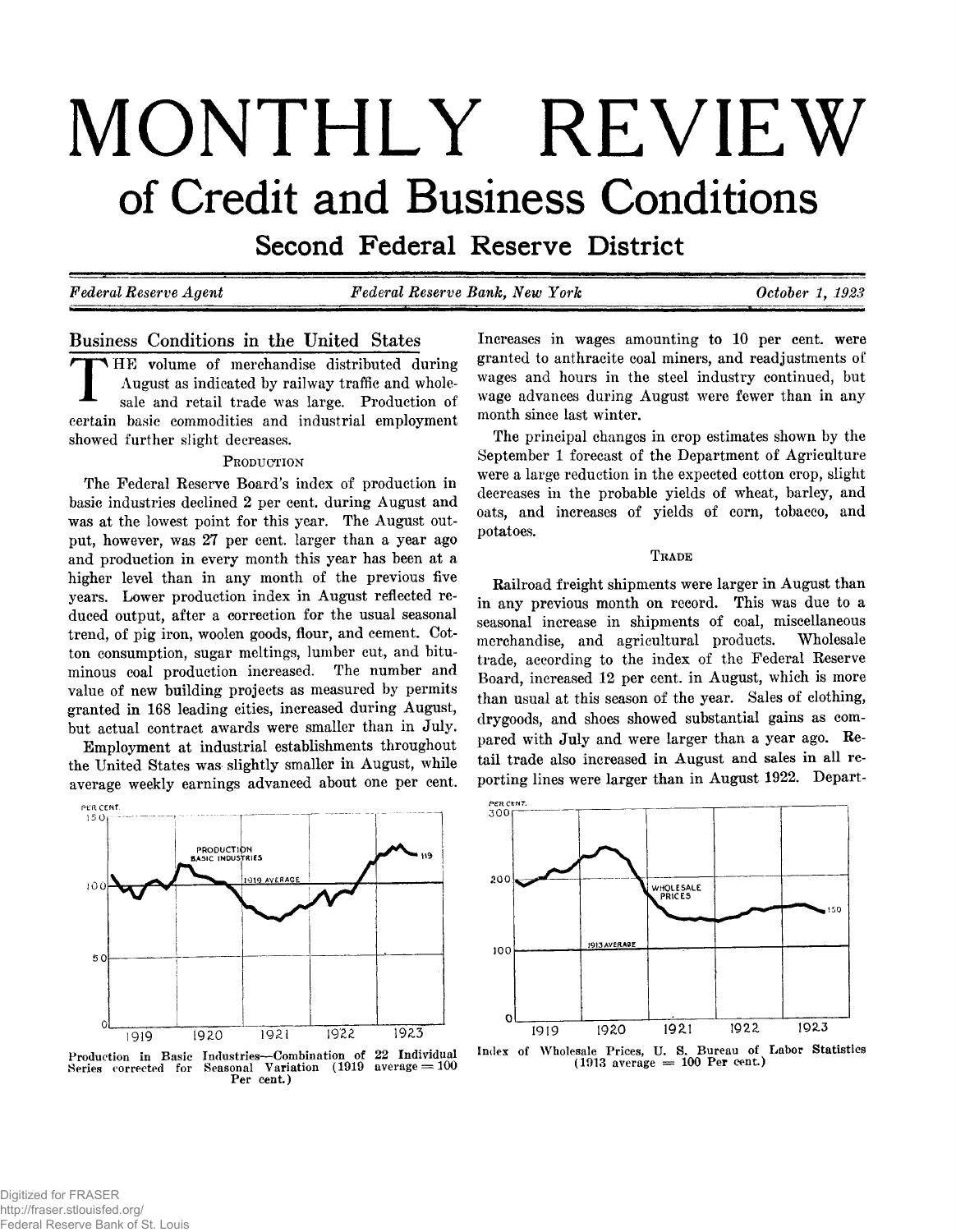

**ment store sales in all sections of the country averaged 12 per cent, above last year's level.**

#### PRICES

**The general level of wholesale prices, according to the index of the Bureau of Labor Statistics, remained relatively constant in August, the change for the month being a reduction of less than one-fifth of one per cent., compared with declines of about 2 per cent, in each of the three preceding months. Prices of building materials, house furnishings, and fuel were materially reduced, while prices of farm products and foods increased. Prices of certain raw materials, particularly cotton and** silk, advanced substantially during September, while **prices of petroleum and copper declined.**

#### BANK CREDIT

**After a decline during July and the first part of August the volume of bank credit in use showed a seasonal increase during the last week of August and the first two weeks of September. Total loans and demand deposits of member banks in principal cities increased during recent weeks, reversing the trend of the preceding two months. Loans chiefly for commercial and agricultural purposes increased by \$122,000,000 and reached a high point for the year. Investment holdings of these banks, on the contrary, continued to decline and on Sep**tember 12 were lower than at any time since the middle **of October of last year.**

**Between August 22 and September 19 the amount of accommodation extended to member banks by Federal Reserve Banks in industrial districts declined, while in agricultural districts the seasonal demand for credit and currency resulted in a considerable growth of Reserve Bank credit in use.**

**The demand for currency arising out of crop moving and fall trade has been reflected in an increase of \$82,000,000 in money in circulation between August 1** and September 1. Of this amount about \$44,000,000 **represents an increase in Federal Reserve note circulation.**

**Money rates were firmer during the first two weeks of September, but eased somewhat after the 15th, partly**



**because Government disbursements were temporarily in excess of tax collections.**

**The Treasury issued on September 15, \$200,000,000** of six months certificates bearing  $4\frac{1}{4}$  per cent, interest, **compared with 4 per cent, borne by six months certificates issued in June.**

#### **Banking Conditions, Second District**

**There was a rise of approximately \$70,000,000 in total loans and investments and of \$80,000,000 in total deposits of reporting member banks in this district in the last week of August and first two weeks of September. Loans made largely for commercial purposes advanced nearly \$50,000,000 to a new high point for the year, and there was a moderate recovery in loans on securities, but investments in securities fell to a new low point for the year. The recent advance constitutes a reversal of a declining tendency of deposits in this district during the past few months.**

**The banking transactions arising out of the Government operations on September 15 followed the sequence familiar at quarterly tax dates, and were reflected in temporary easing in money rates and decline in loans of the Federal Reserve Bank. Payment of Government certificates and interest due that date exceeded tax collections here, necessitating transfer of funds to this district by the Treasury from other parts of the country. Reflecting these disbursements, total earning assets of the Federal Reserve Bank of New York in the week ended September 19 declined \$88,000,000 to \$172,000,- 000, the lowest since 1917. Later in the month there was again an advance in the loans of the Reserve Bank.**

## **Changes in Bank Deposits**

**Statistics of all member banks recently made available for the quarter ended June 30, indicate important changes in bank deposits that have not been clear from figures of the 800 weekly reporting member banks located chiefly in the principal cities. The figures show that while deposits of banks in central reserve and reserve**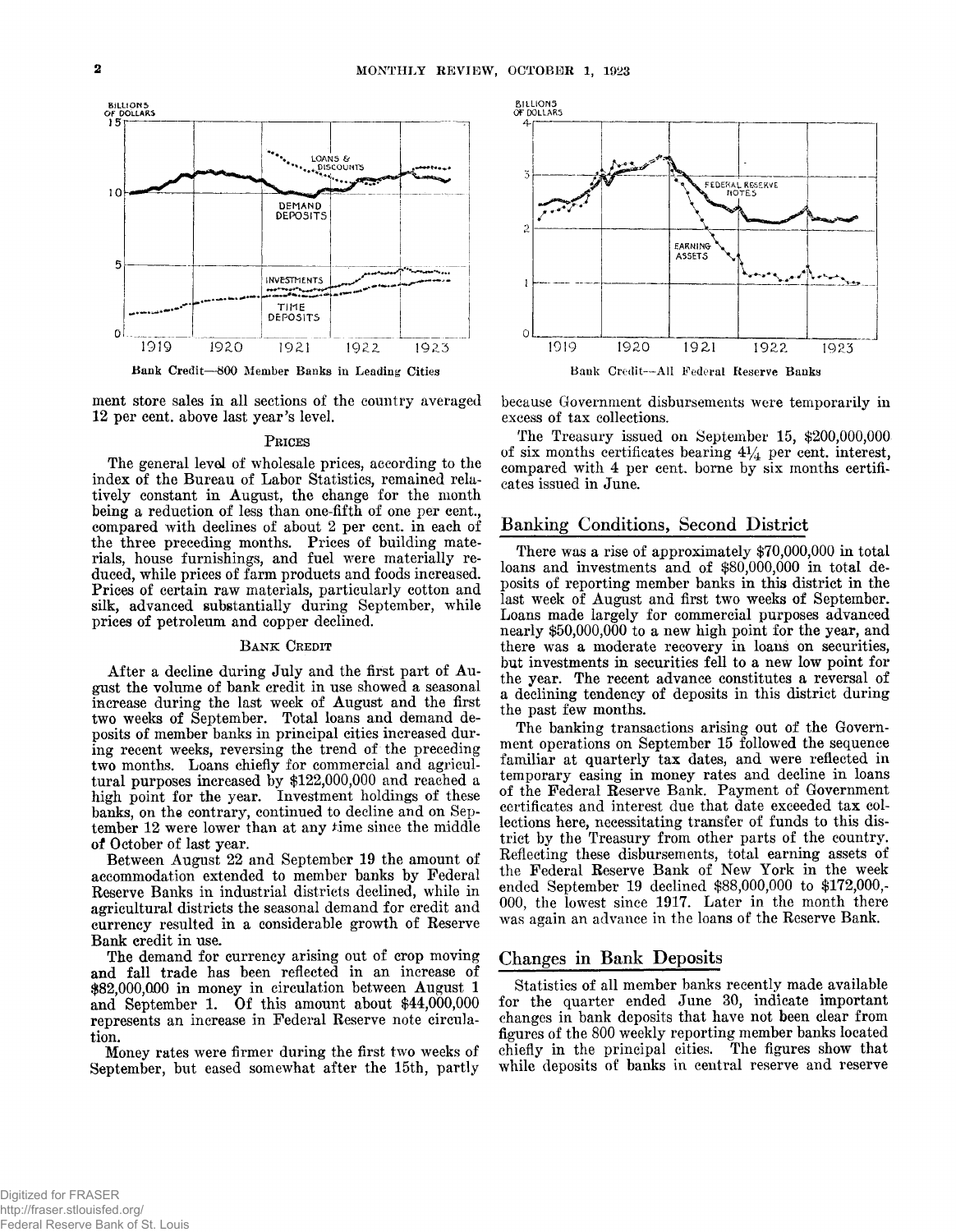**cities remained practically stationary between December 29 of last year and June 30 of this year, deposits of banks outside these cities which are termed country banks in the reports increased from \$9,534,000,000 to \$9,995,000,000 or \$461,000,000, and there was a nearly equivalent increase in the deposits of all member banks.**

**The accompanying diagram compares the changes in deposits of city and country banks since 1919, and indicates that the pause in the increase of deposits of city banks during the first half of this year followed an unusually large increase last year which carried them temporarily out of proportion to deposits for the country as a whole. Both city and country deposits, however, on June 30 were much above the highest levels of 1920, and together well over two billions higher.**



Total of Demand,. Time and Government Deposits in all Member Country Banks and all Member Banks in Central Reserve and Reserve Cities

**While figures for all member banks are not yet available for the late summer, the following table comparing changes in deposits in different classes of cities in the Second District alone between June 27 and August 29 indicates that so far as this district is concerned such losses of deposits as occurred during the summer were confined to banks in the larger cities, where the declines were accompanied by extensive liquidation in securities.**

CHANGES IN DEPOSITS OF ALL MEMBER BANKS-SECOND DISTRICT JUNE 27 TO AUGUST 29, 1923

| (In millions of dollars) |  |
|--------------------------|--|
|                          |  |

| Cities with<br>Population of                           | Time<br>Deposits | Net Demand<br>Deposits |
|--------------------------------------------------------|------------------|------------------------|
| Less than $5.000$<br>5,000 to $15,000$<br>Over 100.000 | $+17$            | $-218$                 |
|                                                        |                  | $-201$                 |

## **Money Rates**

**The trend of money rates continued moderately upward in September, in accordance with the seasonal tendency, until after the 15th when Government operations caused a temporary easing for several days.**

**Commercial paper dealers reported good buying in the interior where rates were somewhat easier than in New York. Banks here remained out of the market and rates** stiffened slightly to  $5\frac{1}{4}$  to  $5\frac{1}{2}$  per cent., compared with 514 **per cent, a month previous. Most dealers reported little increase in supplies of paper compared with August when the outstanding paper of 26 dealers declined \$20,000,000 to \$815,000,000.**

**Bills moved somevhat more actively in September, due partly to increased demand from city and out-oftown banks, and continuance of buying for foreign account. Supplies continued moderate, and rates re**mained  $4\frac{1}{8}$  to  $4\frac{1}{4}$  per cent, on purchases by the dealers, **and 4 to 4% per cent, on sales by them.**

**The new offering of \$200,000,000 six months Treasury certificates, dated September 15 and bearing 4\*4 per cent, interest compared with a 4 per cent, issue of similar maturity sold during June, was heavily oversubscribed and subsequently traded in at par in the open market.**

**In the Stock Exchange money market, call money ranged chiefly 5 per cent, or higher until after September 15 when tax day operations caused a marked easing. On September 21, the rate again rose to 4***y2* **and 5 per** cent. Time money rates touched  $5\frac{1}{2}$  to  $5\frac{3}{4}$  per cent. **early in the month, but eased slightly after the 15th.**

## **Security Markets**

**Following a gradual advance during August, stock prices about the middle of September experienced a reaction sufficient to offset nearly all of the increase from the summer's low point. The reaction was accompanied by more active trading, and transactions on September 13 exceeded a million shares for the first time since June.**

**Though somewhat lower in September, bond prices show no large change since last spring. Japanese bonds were lower in September as a result of the earthquake, while French and Belgian issues advanced.**

**The volume of new security issues during the first three weeks of the month was larger than in the summer but less than for corresponding periods of previous years. Figures for the first seven months of the year indicate an output of new issues, excluding refunding loans, smaller than in the corresponding period of last year, but larger than in the preceding three years. The** following table from compilations by the Commercial **and Financial Chronicle compares by groups the total issues, exclusive of those for refunding purposes, for the first seven months of the years 1919-1923.**

(In millions of dollars)

|                         | 1919  | 1920     | 1921  | 1922     | 1923  |
|-------------------------|-------|----------|-------|----------|-------|
| Corporate:              |       |          |       |          |       |
| Foreign                 | 19    | 27       | 15    | 80       | 24    |
| Domestic                | 1.139 | 1.854    | 1.093 | 1.430    | 1.652 |
| Foreign Government      | 65    | 125      | 157   | 354      | 101   |
| Farm Loan               | 68    | $\cdots$ | 40    | 214      | 243   |
| War Finance Corporation | 200   | .        | .     | $\cdots$ | .     |
| Municipal:              |       |          |       |          |       |
| Domestic                | 379   | 375      | 566   | 734      | 623   |
|                         |       | 23       |       |          |       |
|                         | 12    |          | 22    | 70       | 26    |
| U.S. Possessions        | 10    | .        | 14    | 32       | 0.6   |
| $Total$                 | 1.892 | 2.404    | 1.907 | 2.914    | 2.670 |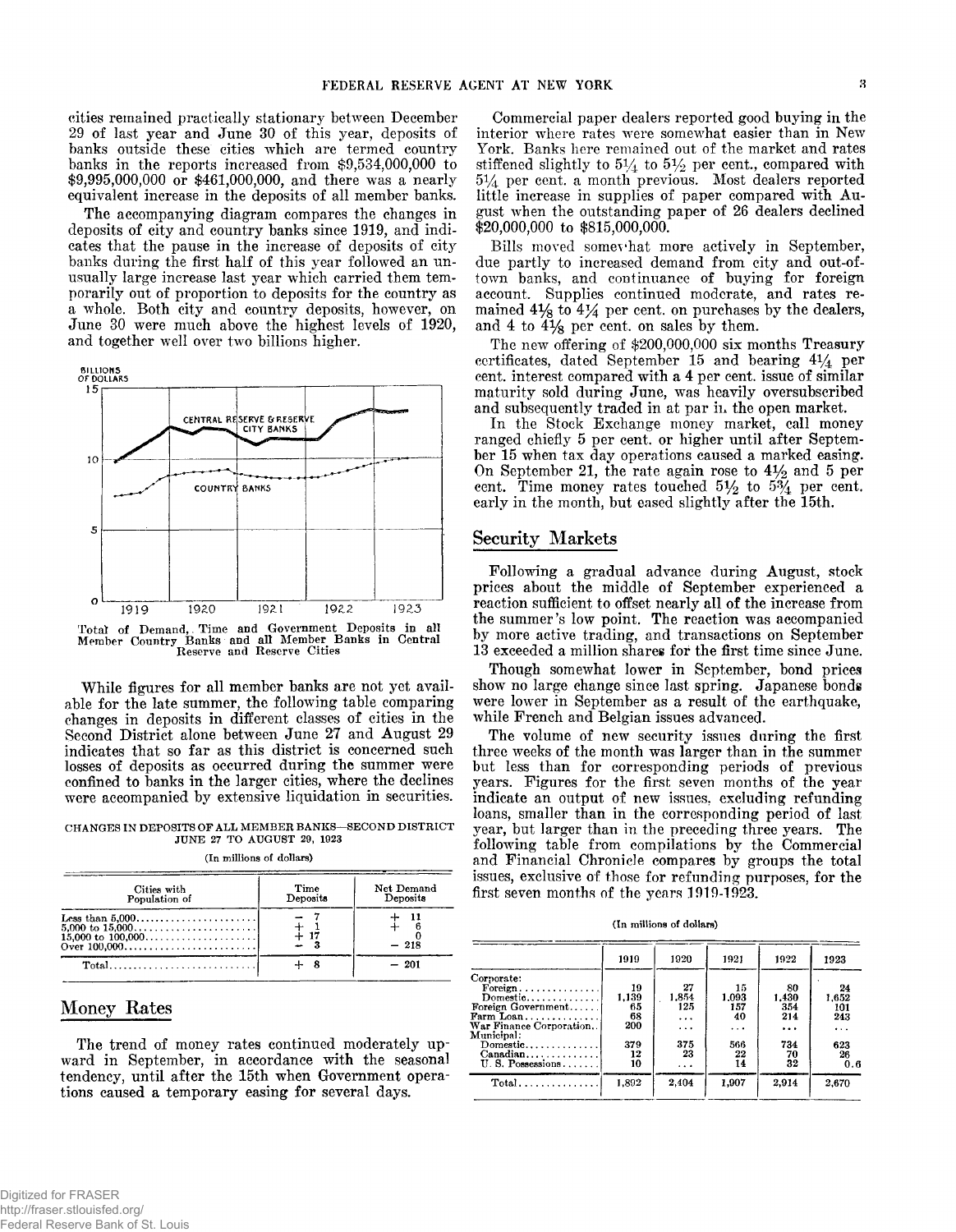## **Foreign Exchange**

**News of the earthquake disaster in Japan was followed by a sharp break in sterling exchange by which Japanese trade is largely financed. On September 4 and 5, the demand rate sold down approximately 4 cents to about \$4.50%, the lowest since the latter part of November. There was later a recovery to around \$4.55. Seasonal commercial bill offerings were probably an additional factor in low quotations. Japanese exchange showed only a moderate net decline between September 1 and 20.**

**French and Belgian exchanges were stronger and rose nearly J4 of a cent to 6 and 5 cents respectively, the highest since midsummer. Italian rates were also firmer, but mark exchange continued its rapid decline to new low points accompanying further increase in note circulation.**

### **Gold Movement**

**August imports of gold, largely from England, Canada, Germany, and the Netherlands, amounted to \$32,- 837,397. Exports, amounting to \$2,200,961, were chiefly to China and Hongkong and Colombia.**

**The excess of gold imports during the first eight months of the current year has amounted to \$167,683,- 967 as compared with \$173,347,594 during the corresponding period last year.**

#### **Foreign Trade**

**Exports during August were valued at \$313,000,000, not far from the average of the previous months of the year. August imports were valued at \$275,000,000, practically the same as in July, but approximately 31 per cent, lower than in March, the high month this year. Notwithstanding a moderate surplus of exports in July and August, figures for the first eight months of the year show a surplus of imports amounting to \$88,000,000.**

**A factor in lower imports in recent months has been a falling off in receipts of sugar and coffee, which in March had reached the highest totals in more than two years. Exports during August were sustained partly by increased shipments of cotton and grains. During September there was an increased inquiry from Japan for steel for reconstruction purposes, but little increase in actual orders was reported.**

## **Prices**

**The index of wholesale prices of the Bureau of Labor Statistics remained practically unchanged during August, and was approximately 6 per cent, lower than in April, the high month of the year.**

**Prices of a number of important basic commodities, particularly farm products, advanced substantially during August and the first three weeks of September, and the index of twenty basic commodities computed by this bank recovered to approximately midway between the** **July low point for the year of 142 and the April high of 161. Cotton in September reached 30 cents a pound for the first time since April. After remaining closed from September 5 to 18 the raw silk market reopened with prices over \$10 a pound as compared with \$7.50 a pound before the earthquake. At the conclusion of the coal strike prices of anthracite coal at the mines were quoted at an increase of 90 cents a ton.**

**The cost of living index of the National Industrial Conference Board which advanced slightly in July was practically unchanged during August at a level 5 per cent, above the low point of 1922 and 62 per cent, higher than in 1914.**

## **Wages and Employment**

**Evidence of the reduction in pressure for workers which has accompanied some decrease recently in industrial production is found in the fact that wages of unskilled male labor in the Second District, computed quarterly by this bank, were practically unchanged in September at \$23.59 a week, following a continued rise since April 1922. These wages are only 8 per cent, below the maximum reached in 1920 in contrast to basic commodity prices which are about 50 per cent, below the maximum, according to an index maintained by this bank. This relationship is illustrated in the accompanying diagram.**



**Wages of Unskilled Labor compared with Prices of Basic Com-modities (1913 average = 100 Per cent.)**

**Additional evidence of the reduced pressure for workers is found in the lessened number of wage increases reported monthly by the National Industrial Conference Board and summarized in the table below.**

| Month                                                   | Reduc- | In-                         | Total                       | Month                                               | Reduc- | In-                               | Total                         |
|---------------------------------------------------------|--------|-----------------------------|-----------------------------|-----------------------------------------------------|--------|-----------------------------------|-------------------------------|
| Ended                                                   | tions  | creases                     | Changes                     | Ended                                               | tions  | oreases                           | Changes                       |
| Dec. 14<br>Jan.<br>-14<br>Feb. 14<br>Mar. 14<br>Apr. 14 |        | 12<br>23<br>42<br>37<br>229 | 13<br>24<br>42<br>38<br>229 | May 14<br>June 14<br>July 14<br>Aug. 14<br>Sept. 14 |        | 201<br>287<br>137<br>$^{77}_{22}$ | 202<br>288<br>137<br>77<br>23 |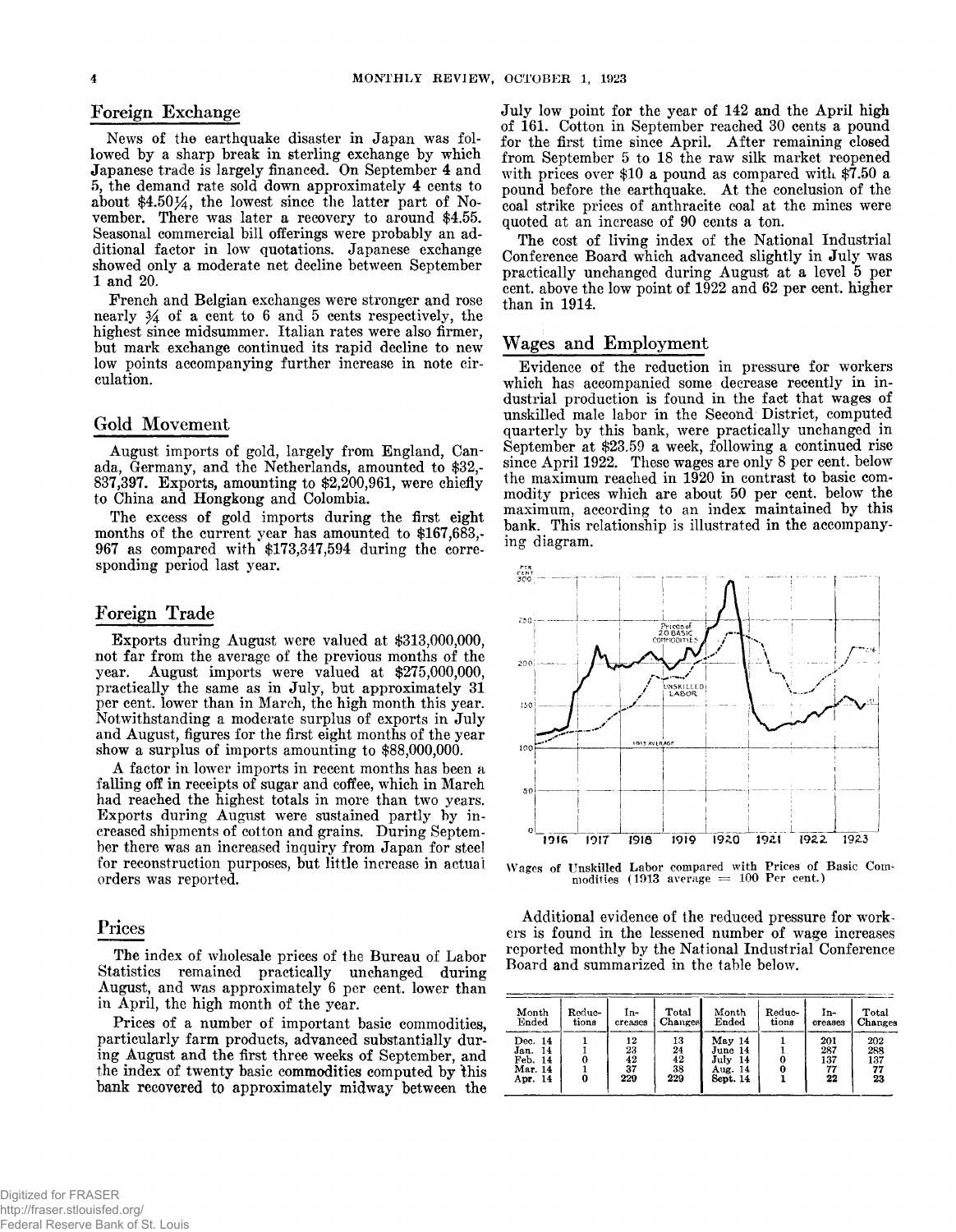**Wage increases in September included a 10 per cent, increase to anthracite coal miners as one of the conditions on which the coal strike was settled. Steel workers are also receiving a 10 per cent, increase in wage rates as the adjustment is made to the shorter working day. The following table compares changes in index numbers of wage rates in several industries since 1914 and since the high level of 1920. The figures are from various sources believed to be reliable.**

|                                                                                                                                                                                                                                                     |                                                             |                                                             |                                                             | 1923                                                                                          |
|-----------------------------------------------------------------------------------------------------------------------------------------------------------------------------------------------------------------------------------------------------|-------------------------------------------------------------|-------------------------------------------------------------|-------------------------------------------------------------|-----------------------------------------------------------------------------------------------|
| Industry                                                                                                                                                                                                                                            | 1914                                                        | 1920<br>High                                                | Latest                                                      | Per cent.<br>Change<br>since 1920                                                             |
| Anthracite, contract miners<br>Building, skilled and unskilled<br>Street railway, platform men<br>Unskilled labor, 2nd District<br>Textile, all classes<br>Steel, unskilled<br>Steam railway, all classes<br>Packing, unskilled<br>Farm labor, male | 100<br>100<br>100<br>100<br>100<br>100<br>100<br>100<br>100 | 177<br>195<br>223<br>234<br>269<br>253<br>272<br>290<br>217 | 195<br>205<br>215<br>216<br>234<br>220<br>234<br>232<br>139 | $+10.0$<br>$+ 5.1$<br>$-3.6$<br>$-7.7$<br>$-13.0$<br>$-13.0$<br>$-14.0$<br>$-20.0$<br>$-35.9$ |

## **Production**

**The index of production maintained by the Federal Reserve Board declined in August for the third successive month. Irregularity marked the month's developments, however, and there were as many increases in output as there were declines.**

**Pig iron production declined from 3,678,000 tons in July to 3,435,000 tons in August, but the output of steel ingots rose from 3,514,000 tons to 3,679,000 tons. Unfilled orders on the books of the United States Steel Corporation during August declined 496,000 tons to 5,415,-** 000 **tons.**

**Anthracite coal mined increased 548,000 tons to 8,868,- 000 tons in August and the output of bituminous coal increased 3,738,000 tons to 48,864,000 tons in August, but this latter gain was not so large as that which usually occurs at this period and the index of production accordingly showed a small decline.**

**Cotton consumption by domestic mills increased from 462,000 bales in July to 492,000 bales in August. A number of New England mills which had been closed during July were reopened in August.**

**The number of passenger automobiles produced in August was 304,000 or 7,000 more than were manufactured in July. For the first eight months of the current year there have been produced 2,431,000 passenger cars, or more than the 2,339,000 cars which were manufactured during the entire calendar year of 1922, which up to the present had been the year of greatest activity in this industry.**

**The following table shows the indexes of production computed by this bank in percentages of estimated normal production. Allowance has been made for seasonal variations and year to year growth. The table has been divided into producers***9* **goods and consumers***9* **goods.**

(Estimated Normal = 100 Per cent.)

|                                                                           | 1922            | 1923 |     |      |           |      |
|---------------------------------------------------------------------------|-----------------|------|-----|------|-----------|------|
|                                                                           | Aug.            | Apr. | May | June | July      | Aug. |
| Producers' Goods                                                          |                 |      |     |      |           |      |
| Pig iron                                                                  | 59              | 114  | 124 | 122  | 121       | 109  |
| Steel ingots                                                              | 79              | 115  | 122 | 114  | 105r      | 107  |
| Bituminous coal                                                           | 60 <sub>o</sub> | 117  | 114 | 109  | 106       | 105  |
|                                                                           | 85              | 89   | 95  | 98   | 102       | 109p |
| Tin deliveries                                                            | 77              | 132  | 114 | 92   | 84        | 99   |
| Petroleum                                                                 | 111             | 134  | 139 | 139  | 142       |      |
|                                                                           | 97              | 101  | 108 | 96   | 83        | 89   |
| Woolen mill activity*                                                     | 87              | 120  | 118 | 113  | 104       | 97n  |
| $Wood \text{ pulp} \dots \dots \dots \dots \dots \dots \dots \dots \dots$ | 105             | 102  | 120 | Not  | available |      |
| $Lumber$                                                                  | 108             | 119  | 125 | 123  | 114       |      |
| $Cement \dots \dots \dots \dots \dots \dots \dots \dots \dots \dots$      | 120             | 134  | 133 | 128  | 135       | 130  |
|                                                                           | 59              | 82   | 83  | 75   | 75        | 73   |
| Leather. sole                                                             | 93              | 103  | 96  | 93   | 105p      | .    |
| Consumers' Goods                                                          |                 |      |     |      |           |      |
| Anthracite coal                                                           | 2o              | 102  | 98  | 98   | 100       | 104  |
|                                                                           | 119             | 110  | 113 | 107  | 122       | 116  |
| Cattle slaughtered                                                        | 102             | 109  | 118 | 101  | 105       | 109  |
| Calves slaughtered                                                        | 127             | 115  | 130 | 114  | 123       | 145  |
| Sheep slaughtered                                                         | 86              | 101  | 104 | 89   | 86        | 79   |
| Hogs slaughtered                                                          | 124             | 132  | 122 | 122  | 135       | 149  |
| Sugar meltings, U.S. ports                                                | 144             | 122  | 118 | 79   | 70        | 74   |
| Paper, total                                                              | 103             | 109  | 114 | Not  | available |      |
| $\text{Tobase}$ consumption                                               | 102             | 89   | 93  | 93   | 88        |      |
| Gasoline                                                                  | 102             | 115  | 108 | 111  | 110       |      |
| Automobile, all                                                           | 124             | 138  | 146 | 152  | 151r      | 141p |
| Automobile, passenger                                                     | 133             | 142  | 150 | 159  | 162r      | 152x |
| Automobile, truck                                                         | 89              | 120  | 130 | 126  | 109r      | 97p  |
| Boots and shoes                                                           | 84              | 118  | 114 | 105  | 89 v      | 91 v |
| Automobile tires                                                          | 137             | 159  | 162 | 134  | 94        |      |
|                                                                           |                 |      |     |      |           |      |

\* Seasonal variation not allowed for.<br>ø Strike period.<br>ø Preliminary.<br>**r** Revised.

# **Indexes of Business Activity**

**The index numbers of business activity, which have been computed by this bank, are brought together in summary form in the following table. These have been divided into three major groups— primary distribution,** distribution to the consumer, and general business ac**tivity. In each case the figures are expressed as percentages of the estimated normal. Allowance has been made for seasonal fluctuations, year to year growth and, when necessary, for changes in prices.**

 $(Estimated Normal = 100 Per cent.)$ 

|                                  | 1922 | 1923 |     |      |      |        |
|----------------------------------|------|------|-----|------|------|--------|
|                                  | Aug. | Apr. | May | June | July | Aug.   |
| Primary Distribution             |      |      |     |      |      |        |
| $Car$ loadings, mdse. and misc   | 100  | 114  | 108 | 106  | 102  | 102    |
| $Car$ loadings, other            | 81   | 125  | 119 | 117  | 119  | 118    |
| Wholesale trade, Second District | 105  | 105  | 103 | 100  | 102  | 112    |
| Exports                          | 90   | 82   | 83  | 90   | 95p  | 91p    |
|                                  | 102  | 122  | 130 | 119  | 110p | 97 p   |
| Cereal exports                   | 203  | 107  | 143 | 92   | 73   | 86     |
| Distribution to Consumer         |      |      |     |      |      |        |
| Department store sales           | 103  | 98   | 99  | 101  | 93   | 101    |
| Chain store sales                | 99   | 96   | 99  | 103  | 94   | 98     |
| Mail order sales                 | 69   | 100  | 110 | 103  | 91   | 81     |
| New life insurance written       | 104  | 103  | 105 | 108  | 103  | 112    |
| Amusement receipts               | 83   | 95   | 108 | 93   | 94   | .      |
| Magazine advertising             | 86   | 95   | 91  | 95   | 100  | 98     |
|                                  | 97   | 110  | 110 | 105  | 107  | 106    |
| General Business Activity        |      |      |     |      |      |        |
| Bank debits, outside N. Y. City  | 100  | 111  | 112 | 107  | 99   | 102    |
| Bank debits, New York City       | 110  | 104  | 105 | 105  | 98   | 93     |
| Electric power                   | 106  | 115  | 118 | 116  | 115  | $\sim$ |
|                                  | 105  | 99   | 104 | 102  | 99   | 103    |
| Building permits                 | 124  | 144  | 122 | 114  | 111r | 124p   |
| Business failures                | 125  | 103  | 102 | 101  | 84   | 95     |

p Preliminary, r Revised.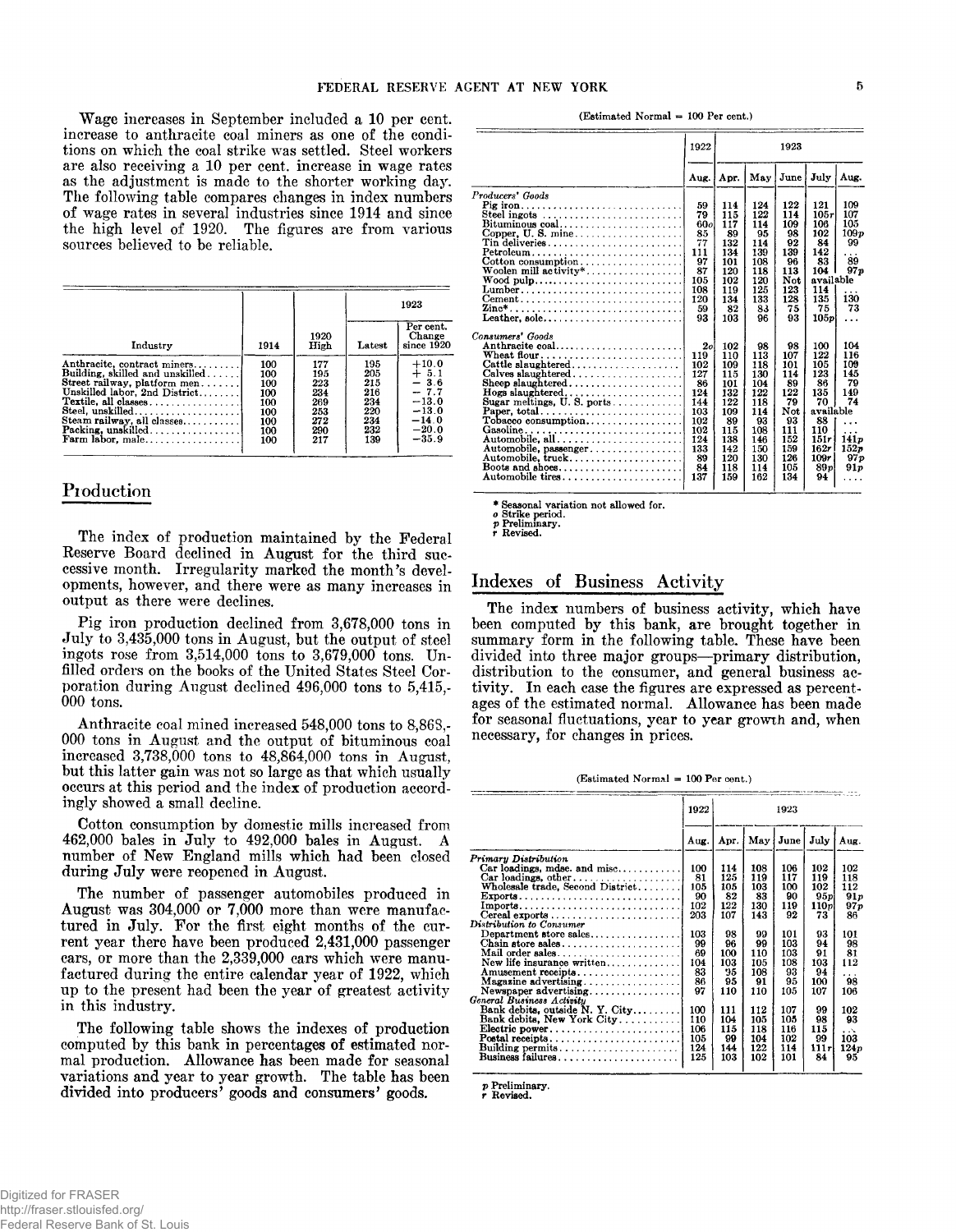### **Building**

**An increase of \$20,600,000 during August in the value of building permits granted in 158 principal cities brought the total of permits granted during the month to the highest figure for any month since May. The increase was due partly to expansion of building in New** York City, but there were also gains in other cities par**ticularly in the far west.**

**Building wages remained in August at the high level reached in July, but the price of building materials continued to decline. As a result the cost of construction index computed by this bank receded further to 194 per cent, of the 1913 average cost and was 3 per cent, below the May high point. Allowing for this recession in costs, as well as for seasonal variation and normal growth, this bank's index of the volume of building for which permits were issued was 124 per cent, of estimated normal, compared with 111 per cent, in July. The accompanying diagram shows the course of the volume of building index since 1917.**



Volume of Building in Per cent, of Estimated Normal. Al-lowance is made for Changes in Cost of Construction as well as Seasonal Variations and Annual Growth

**Awards for building contracts in 27 Northeastern States, which usually follow changes in building permits by some weeks, decreased \$21,000,000 during August, according to reports of the F.** *W .* **Dodge Company, and at \$253,000,000 were \$121,000,000 below the May high point. The aggregate value of contracts awarded during the first 8 months of 1923 was only slightly larger than in the corresponding period of 1922.**

#### **Apartment Rents**

**Reports from representative apartment house owners and operators in New York City indicate an increase of approximately 9 per cent, over a year ago in rents of apartments which rented for less than \$15 monthly per room in 1920, but show practically no change in rents of higher priced apartments. The advance in rents of low priced apartments continues the tendency of previous years, and reflects the fact that during the past two years apartment construction in New York City has been largely of the more expensive types. Compared with 1914 rents, present levels for low priced apartments show an advance of 89 per cent. Rents of high priced**

**apartments are 66 per cent, higher than in 1914, and 5 per cent, lower than the maximum of 1921.**

**The accompanying diagram compares the movement of the two rent indexes with this bank's index of the cost of construction.**



Rents of Apartments in New York City compared with Changes in the Cost of Building Construction. Apartment A is the In the Cost of Building Construction. Apartment A is the Typical Apartment renting for less than \$15 per room in 1920. Apartment B is the Typical Apartment renting for between \$15 and \$30 per room in 1920

**An index of rents paid by workingmen's families in the United States, prepared by the National Industrial Conference Board, was 6 per cent, higher in August 1923 than in October 1922 and 75 per cent, higher than in 1914. A similar tendency is reported by the Massachusetts Commission on the necessities of life.**

#### **Wholesale Trade**

Largely because of heavy sales of clothing, both men's **and women's, the weighted index of wholesale trade in this district, maintained by this bank, advanced from 2 per cent, above normal in July to 12 per cent, above in August, the highest figure since February. August sales were 20 per cent, larger than those of August a year ago.**

**This month for the first time sales of women's clothing were divided into two groups— women's coats and** suits and women's dresses-as these industries are sep**arate. Sales of coats and suits increased 35 per cent.**

| Commodity                                                 | Dollar Value of August Sales<br>$(A$ ugust 1922=100 Per cent.) |      |      |      |      |  |  |
|-----------------------------------------------------------|----------------------------------------------------------------|------|------|------|------|--|--|
|                                                           | 1919                                                           | 1920 | 1921 | 1922 | 1923 |  |  |
| Machine tools                                             | 276                                                            | 296  | 49   | 100  | 166  |  |  |
|                                                           | 99                                                             | 111  | 92   | 100  | 135  |  |  |
| (b) Women's coats and                                     | 78                                                             | 122  | 73   | 100  | 149  |  |  |
| suits. $\ldots$                                           | 132                                                            | 119  | 105  | 100  | 135  |  |  |
| $(c)$ Women's dresses                                     | 93                                                             | 88   | 105  | 100  | 117  |  |  |
| Hardware                                                  | 116                                                            | 146  | 81   | 100  | 117  |  |  |
| $\text{Dry }$ goods                                       | 142                                                            | 116  | 98   | 100  | 115  |  |  |
| Stationery                                                | 117                                                            | 152  | 97   | 100  | 108  |  |  |
| $Diamonds$                                                | 357                                                            | 97   | 64   | 100  | 108  |  |  |
| Groceries                                                 | 133                                                            | 126  | 108  | 100  | 106  |  |  |
| Jewelry                                                   | 205                                                            | 161  | 90   | 100  | 105  |  |  |
| Drugs. $\ldots \ldots \ldots \ldots$                      | 93                                                             | 96   | 97   | 100  | 105  |  |  |
| $\text{Shoes.} \dots \dots \dots \dots \dots \dots \dots$ | 197                                                            | 151  | 123  | 100  | 102  |  |  |
| $Total (weighted) \dots$                                  | 124                                                            | 127  | 98   | 100  | 120  |  |  |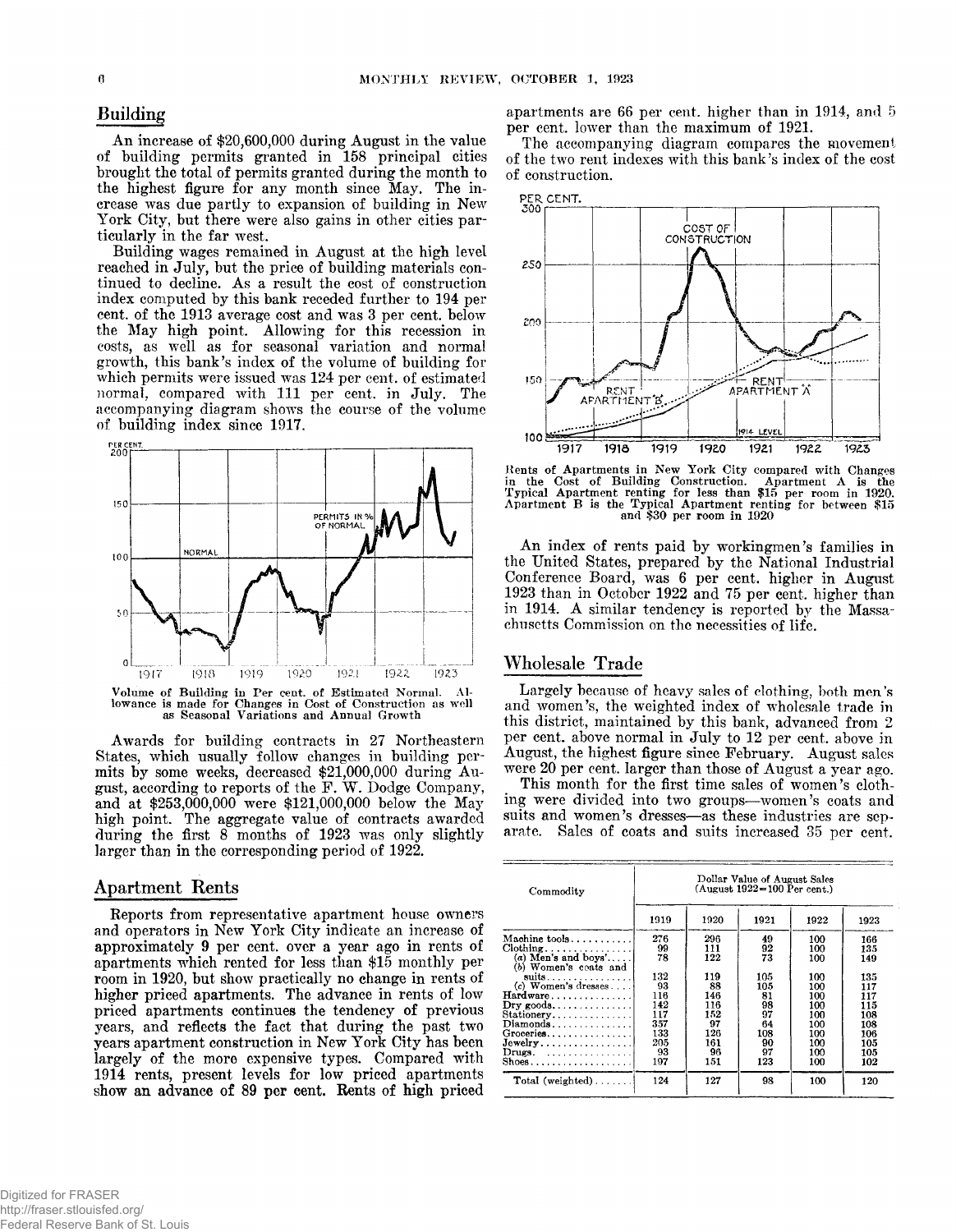**over a year ago and sales of dresses 17 per cent. Sales of men's clothing were nearly 50 per cent, larger than those of August 1922.**

**Each of the ten commodities for which figures are received showed August sales larger than a year ago. The largest increase was in the case of machine tools and the smallest in shoes.**

## **Department Store Business**

**Annual August sales by department stores in this district yielded a large volume of business. Total sales were 11 per cent, above those of August a year ago and were 2.7 per cent, above those of July, whereas usually August sales are less than those of July.**

**The increases were well distributed among the various departments of the stores. Sales of women's and misses' ready to wear garments were unusually good and the demand for men's and boys' wear was well ahead of that of last year. Shoe sales were also much larger than last August. There was a continued demand for furniture and house furnishing goods. The following table shows the percentage change in sales from August last year to August this year by major groups of departments.**

|                                                                                                                                                                                                                                                                                                                                                                             | $+23.5$  |
|-----------------------------------------------------------------------------------------------------------------------------------------------------------------------------------------------------------------------------------------------------------------------------------------------------------------------------------------------------------------------------|----------|
|                                                                                                                                                                                                                                                                                                                                                                             | $+19.6$  |
|                                                                                                                                                                                                                                                                                                                                                                             | $+17.1$  |
|                                                                                                                                                                                                                                                                                                                                                                             | $+15.2$  |
|                                                                                                                                                                                                                                                                                                                                                                             | $+14.6$  |
| $\text{Cottom } \text{goods} \dots \dots \dots \dots \dots \dots \dots \dots \dots \dots \dots \dots$                                                                                                                                                                                                                                                                       | $+14.5$  |
|                                                                                                                                                                                                                                                                                                                                                                             | $+12.3$  |
|                                                                                                                                                                                                                                                                                                                                                                             | $+$ 7.5  |
| $F$ $\overline{F}$ $\overline{F}$ $\overline{F}$ $\overline{F}$ $\overline{F}$ $\overline{F}$ $\overline{F}$ $\overline{F}$ $\overline{F}$ $\overline{F}$ $\overline{F}$ $\overline{F}$ $\overline{F}$ $\overline{F}$ $\overline{F}$ $\overline{F}$ $\overline{F}$ $\overline{F}$ $\overline{F}$ $\overline{F}$ $\overline{F}$ $\overline{F}$ $\overline{F}$ $\overline{F}$ | $+ 5.1$  |
|                                                                                                                                                                                                                                                                                                                                                                             |          |
|                                                                                                                                                                                                                                                                                                                                                                             | $+ 19.9$ |
|                                                                                                                                                                                                                                                                                                                                                                             |          |

**In order to show the changes from month to month in department store sales independent of price changes and the usual seasonal variations and growth in the size of stores an index has been computed showing department store sales compared with an estimated normal in which allowance has been made for these various factors affecting sales. The index is an attempt to discover whether sales are increasing or decreasing from month to month, a thing which can hardly be determined from the raw figures because they are distorted by price**



Federal Reserve District. Allowance is made for Price Changes, Seasonal Variation, and Year to Year Growth





**changes, seasonal changes, and growth from year to year. The data now available indicate for example that department store sales in the cities of the Second District normally increase at the rate of 8 per cent, a year and that December sales are normally twice as large as February sales. The index is tentative and subject to amendment as more experience accumulates concerning the factors affecting retail trade.**

**In August this index was one per cent, above the estimated normal for that month, a marked gain over July when it was 7 per cent, below the estimated normal. The diagram on this page shows the index of department store sales during the past several years. The volume of business has not fluctuated in any month more than 10 per cent, from what might have been normally expected. Companion diagrams show indexes of chain store and mail order sales computed in similar fashion. Chain store sales show even less fluctuation from estimated normal than do department stores. On the other hand mail order business showed heavy losses during 1920 and 1921 reflecting lowered purchasing power in rural districts. In 1922 and early this year there was a recovery but August sales were 19 per cent, below normal.**

**Stocks carried by department stores on September 1 were 8 per cent, larger than those on the same date last year. Stocks increased 7 per cent, between August 1 and September 1 because of the receipt of fall and winter merchandise.**

**Detailed figures by cities are shown in the following table.**

|                                                                                         | NET SALES DURING AUGUST<br>$(Auzust 1922=100 Per cent.)$ |                                             |                                           |                                               |                                              |                                           | STOCK, RETAIL VALUE, SEPT. 1<br>(Sept. 1, 1922=100 Per cent.) |                                              |                                               |                                              |
|-----------------------------------------------------------------------------------------|----------------------------------------------------------|---------------------------------------------|-------------------------------------------|-----------------------------------------------|----------------------------------------------|-------------------------------------------|---------------------------------------------------------------|----------------------------------------------|-----------------------------------------------|----------------------------------------------|
|                                                                                         | 1919                                                     | 1920                                        | 1921                                      | 1922                                          | 1923                                         | 1919                                      | 1920                                                          | 1921                                         | 1922                                          | 1923                                         |
| All dept. stores<br>New York<br>$\text{Buffalo} \dots \dots$<br>Rochester<br>$Syracuse$ | 87<br>87<br>86<br>85<br>72<br>100<br>107                 | 101<br>98<br>104<br>108<br>97<br>119<br>125 | 95<br>93<br>98<br>101<br>94<br>108<br>105 | 100<br>100<br>100<br>100<br>100<br>100<br>100 | 111<br>110<br>111<br>111<br>99<br>125<br>107 | 94<br>94<br>100<br>95<br>98<br>116<br>103 | 126<br>126<br>131<br>134<br>153<br>161<br>118                 | 101<br>99<br>103<br>108<br>115<br>121<br>102 | 100<br>100<br>100<br>100<br>100<br>100<br>100 | 108<br>108<br>113<br>110<br>102<br>112<br>95 |
| Elsewhere in 2nd<br>$Distribt$<br>Apparel stores<br>Mail order houses                   | 89<br>84<br>142                                          | 101<br>99<br>137                            | 93<br>94<br>99                            | 100<br>100<br>100                             | 107<br>119<br>127                            | 88<br>80<br>.                             | 113<br>104<br>.                                               | 104<br>94<br>$\cdots$                        | 100<br>100<br>$\cdots$                        | 106<br>113<br>.                              |



Sales by Mail Order Houses. Allowance is made for Price Changes, Sea-sonal Variation, and Year to Year Growth